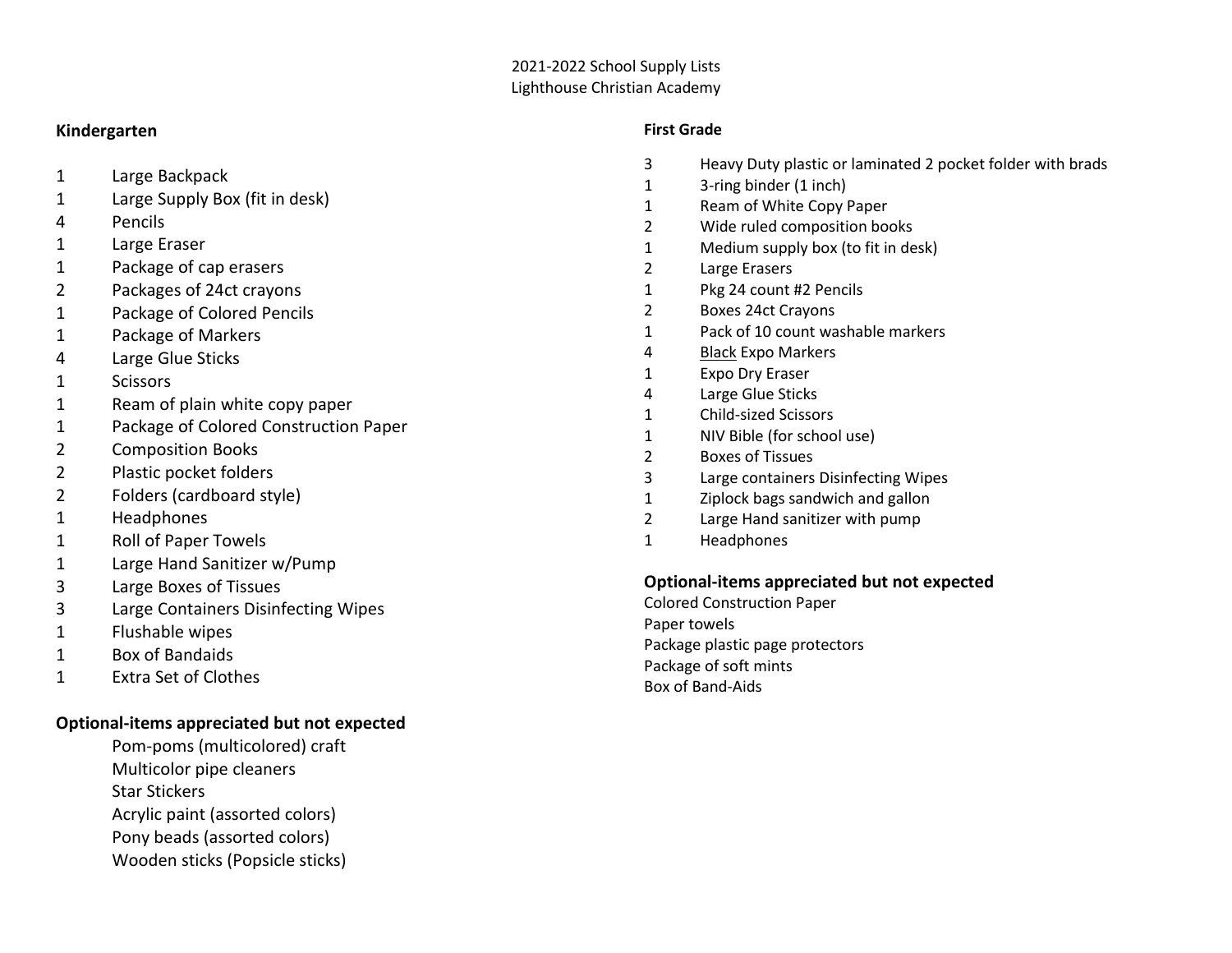### 2021-2022 School Supply Lists Lighthouse Christian Academy

#### **Second Grade**

- Small/medium pencil box (to fit in desk)
- 24 count packages #2 pencils
- Small pencil sharpener
- Pkg cap erasers and 2 lg erasers
- Dry eraser
- Black dry erase marker
- Box 24ct crayons
- 12ct colored pencils
- 10ct markers
- Scissors
- Large glue sticks
- Ruler w/inches and centimeters
- Headphones
- Composition notebooks
- 2 pocket folders
- Ream of plain white copy paper
- Box addition flashcards
- Box subtraction flashcards
- Playdough cups
- NIV Bible (for School Use)
- Large Boxes Tissues
- Large Hand Sanitizer with Pump
- Clorox Wipes

Optional:

Box of Band-aids Package of soft Mints (8x10) Zipper pouch

### **Third Grade**

- Small/medium pencil box (to fit in desk)
- 24 count packages #2 pencils
- large erasers
- Dry eraser
- Dry erase markers
- Box 24ct crayons
- 12ct colored pencils
- 10ct markers
- Scissors
- Large glue sticks
- Bottle of Elmer's white glue
- Ruler w/inches and centimeters
- Headphones
- Composition notebooks
- 3 heavy duty or plastic 2-pocket folders
- Ream of plain white copy paper
- Pkg wide ruled paper
- Box multiplication flashcards
- NIV Bible (for School Use)
- Large Boxes Tissues
- Large Hand Sanitizer with Pump
- Clorox Wipes

### Optional:

box of Band-aids Ziploc Bags (various sizes) construction paper Paper towels Package plastic page protectors